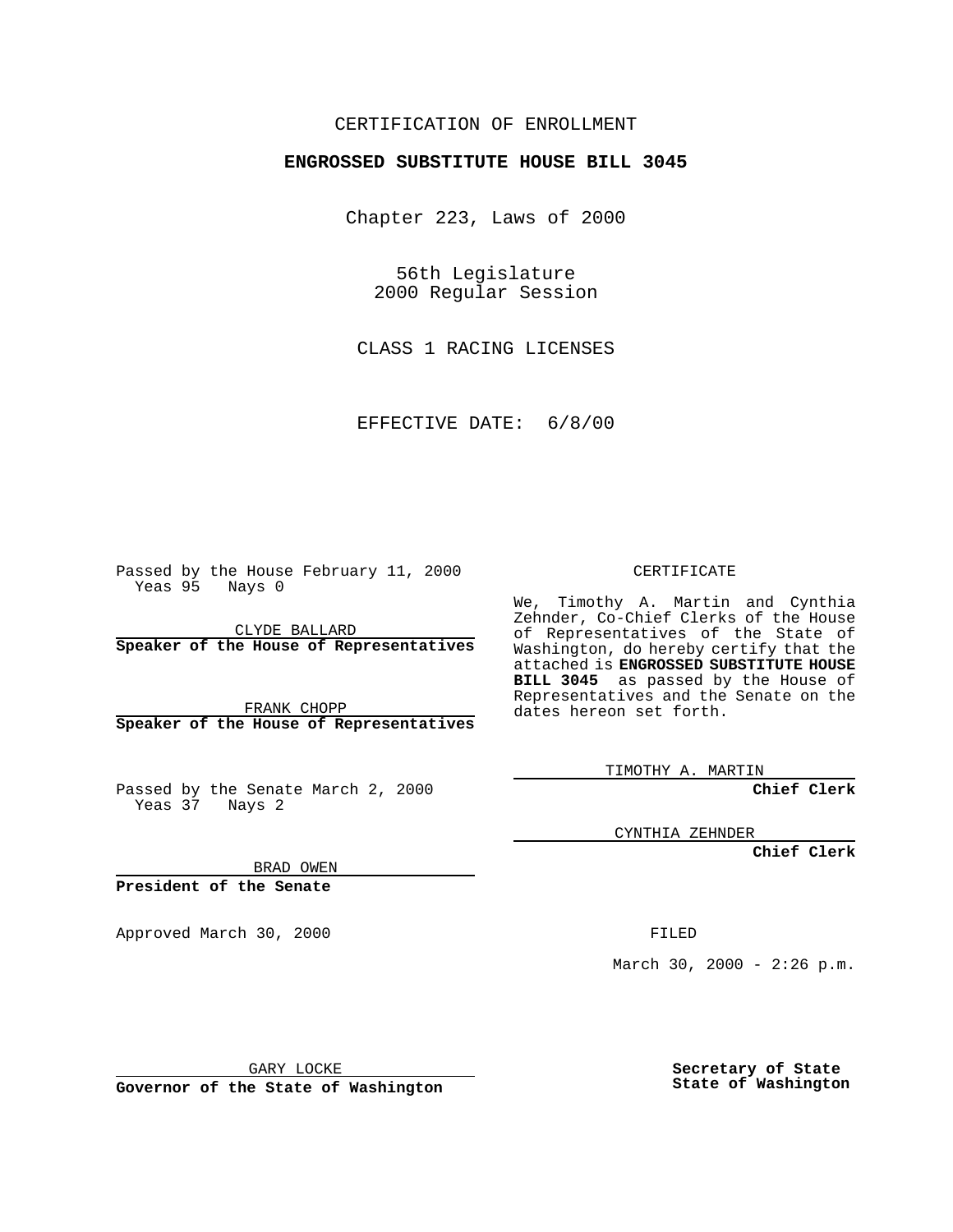## **ENGROSSED SUBSTITUTE HOUSE BILL 3045** \_\_\_\_\_\_\_\_\_\_\_\_\_\_\_\_\_\_\_\_\_\_\_\_\_\_\_\_\_\_\_\_\_\_\_\_\_\_\_\_\_\_\_\_\_\_\_

\_\_\_\_\_\_\_\_\_\_\_\_\_\_\_\_\_\_\_\_\_\_\_\_\_\_\_\_\_\_\_\_\_\_\_\_\_\_\_\_\_\_\_\_\_\_\_

Passed Legislature - 2000 Regular Session

**State of Washington 56th Legislature 2000 Regular Session**

**By** House Committee on Commerce & Labor (originally sponsored by Representatives Wood and Clements)

Read first time 02/03/2000. Referred to Committee on .

 AN ACT Relating to class 1 racing licenses; and amending RCW 67.16.200.

BE IT ENACTED BY THE LEGISLATURE OF THE STATE OF WASHINGTON:

 **Sec. 1.** RCW 67.16.200 and 1997 c 87 s 4 are each amended to read as follows:

 (1) A racing association licensed by the commission to conduct a race meet may seek approval from the commission to conduct parimutuel wagering on its program at a satellite location or locations within the state of Washington. The sale of parimutuel pools at satellite locations shall be conducted only during the licensee's race meet and simultaneous to all parimutuel wagering activity conducted at the licensee's live racing facility in the state of Washington. The commission's authority to approve satellite wagering at a particular location is subject to the following limitations:

 (a) The commission may approve only one satellite location in each county in the state; however, the commission may grant approval for more than one licensee to conduct wagering at each satellite location. A satellite location shall not be operated within twenty driving miles of any class 1 racing facility. For the purposes of this section,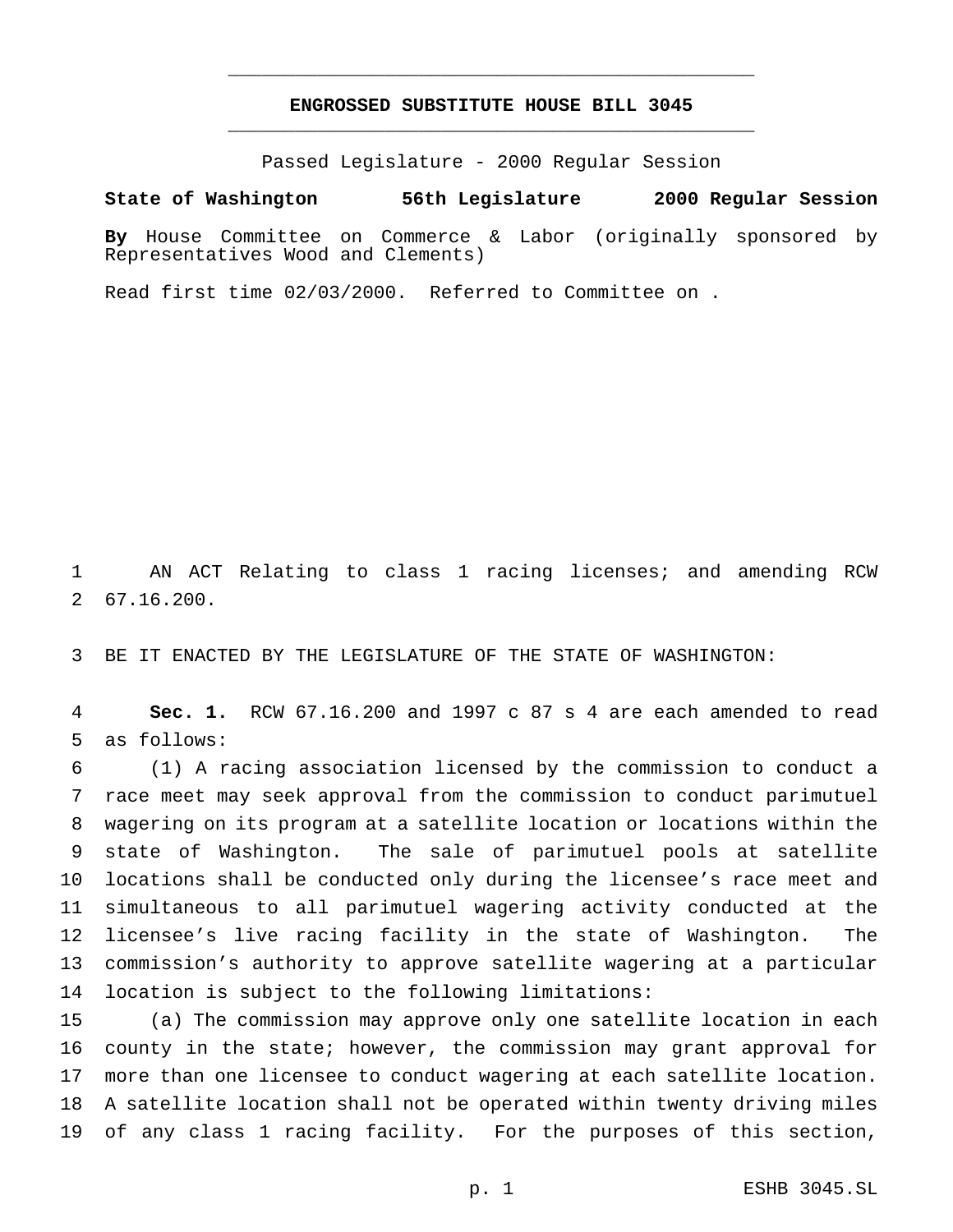"driving miles" means miles measured by the most direct route as 2 determined by the commission; and

 (b) A licensee shall not conduct satellite wagering at any satellite location within sixty driving miles of any other racing facility conducting a live race meet.

 (2) Subject to local zoning and other land use ordinances, the commission shall be the sole judge of whether approval to conduct wagering at a satellite location shall be granted.

 (3) The licensee shall combine the parimutuel pools of the satellite location with those of the racing facility for the purpose of determining odds and computing payoffs. The amount wagered at the satellite location shall be combined with the amount wagered at the racing facility for the application of take out formulas and distribution as provided in RCW 67.16.102, 67.16.105, 67.16.170, and 67.16.175. A satellite extension of the licensee's racing facility shall be subject to the same application of the rules of racing as the licensee's racing facility.

 (4) Upon written application to the commission, a class 1 racing association may be authorized to transmit simulcasts of live horse races conducted at its racetrack to locations outside of the state of Washington approved by the commission and in accordance with the interstate horse racing act of 1978 (15 U.S.C. Sec. 3001 to 3007) or any other applicable laws. The commission may permit parimutuel pools on the simulcast races to be combined in a common pool. A racing association that transmits simulcasts of its races to locations outside this state shall pay at least fifty percent of the fee that it receives for sale of the simulcast signal to the horsemen's purse account for its live races after first deducting the actual cost of sending the signal out of state.

 (5) Upon written application to the commission, a class 1 racing association may be authorized to transmit simulcasts of live horse races conducted at its racetrack to licensed racing associations located within the state of Washington and approved by the commission for the receipt of the simulcasts. The commission shall permit parimutuel pools on the simulcast races to be combined in a common pool. The fee for in-state, track-to-track simulcasts shall be five and one-half percent of the gross parimutuel receipts generated at the receiving location and payable to the sending racing association. A racing association that transmits simulcasts of its races to other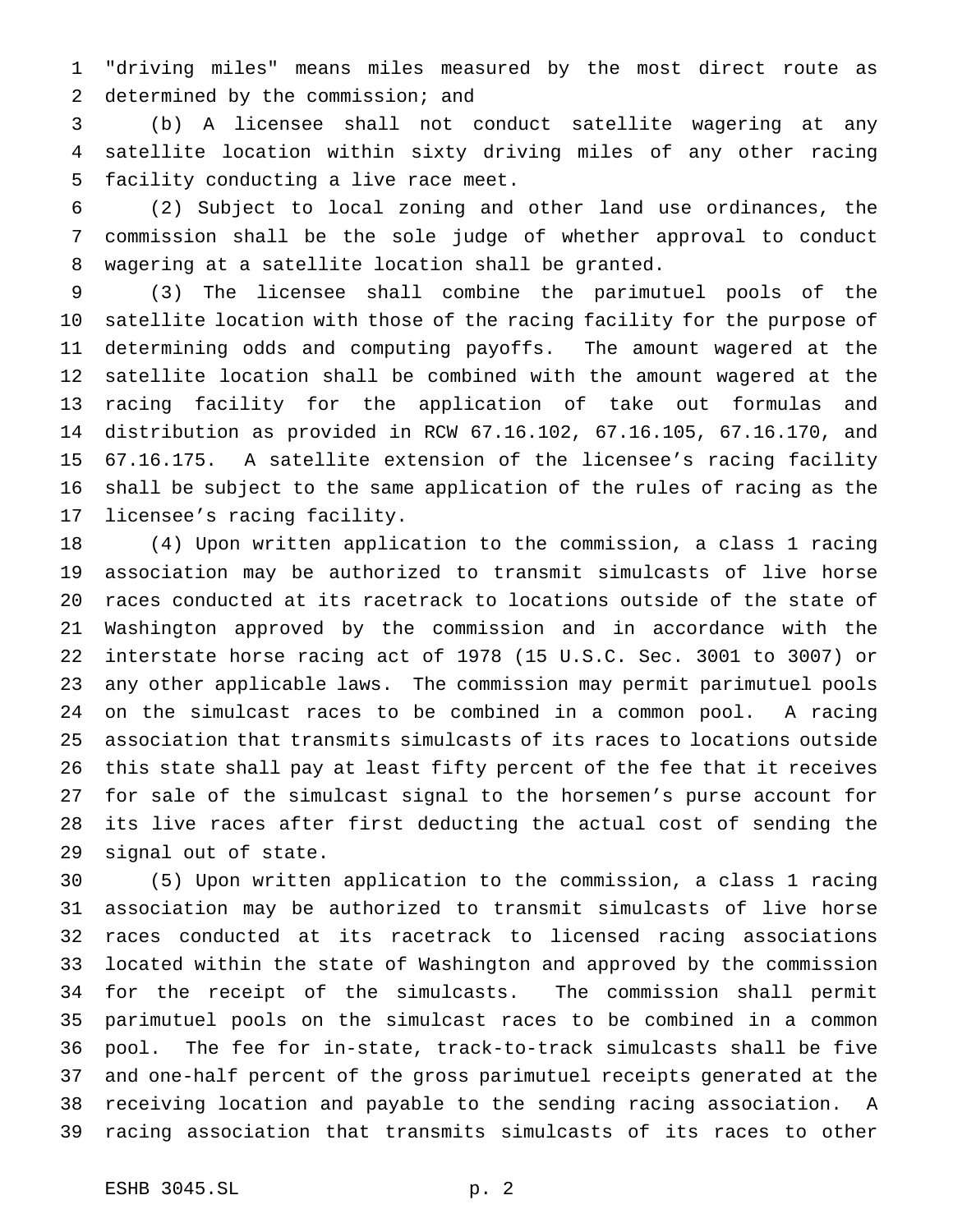licensed racing associations shall pay at least fifty percent of the fee that it receives for the simulcast signal to the horsemen's purse account for its live race meet after first deducting the actual cost of sending the simulcast signal. A racing association that receives races simulcast from class 1 racing associations within the state shall pay at least fifty percent of its share of the parimutuel receipts to the horsemen's purse account for its live race meet after first deducting the purchase price and the actual direct costs of importing the race.

 (6) A class 1 racing association may be allowed to import simulcasts of horse races from out-of-state racing facilities. With the prior approval of the commission, the class 1 racing association may participate in an interstate common pool and may change its commission and breakage rates to achieve a common rate with other participants in the common pool.

 (a) The class 1 racing association shall make written application with the commission for permission to import simulcast horse races for the purpose of parimutuel wagering. Subject to the terms of this section, the commission is the sole authority in determining whether to grant approval for an imported simulcast race.

 (b) During the conduct of its race meeting, a class 1 racing association may be allowed to import no more than one simulcast race card program during each live race day. A licensed racing association may also be approved to import one simulcast race of regional or national interest on each live race day. A class 1 racing association may be permitted to import two simulcast programs on two nonlive race days per each week during its live meet. A licensee shall not operate parimutuel wagering on more than five days per week. Parimutuel wagering on imported simulcast programs shall only be conducted at the live racing facility of a class 1 racing association.

 (c) The commission may allow simulcast races of regional or national interest to be sent to satellite locations. The simulcasts shall be limited to one per day except for Breeder's Cup special events day.

 (d) When open for parimutuel wagering, a class 1 racing association which imports simulcast races shall also conduct simulcast parimutuel wagering within its licensed racing enclosure on all races simulcast from other class 1 racing associations within the state of Washington. (e) When not conducting a live race meeting, a class 1 racing association may be approved to conduct simulcast parimutuel wagering on